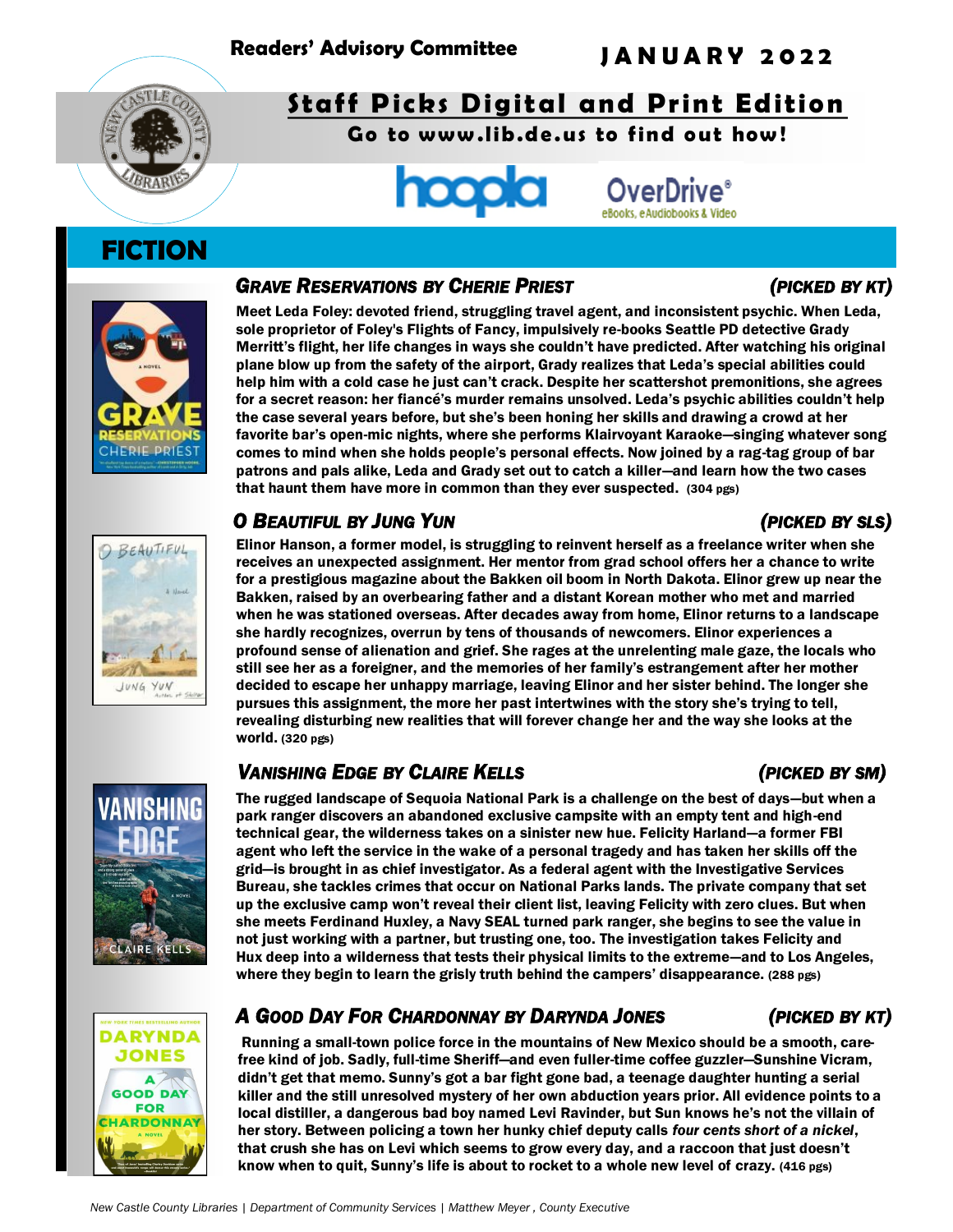# STAFF PICKS FICTION



**THESE** 

 $400D$ 

**SILENT** 

### *ALL HER LITTLE SECRETS BY WANDA MORRIS (PICKED BY SP)*

Ellice Littlejohn seemingly has it all: an Ivy League law degree, a well-paying job as a corporate attorney in midtown Atlanta, great friends, and a "for fun" relationship with a rich, charming executive, who just happens to be her white boss. Everything changes one morning when Ellice arrives in the executive suite and finds him dead with a gunshot to his head. Ellice has been keeping a cache of dark secrets, including a small-town past and a kid brother who has spent time on the other side of the law. Instead of grieving this tragedy, people are gossiping, the police are getting suspicious, and Ellice, the company's lone black attorney, is promoted to replace her boss. While the opportunity is a dream-come-true, Ellice just can't shake the feeling that something is off. When she uncovers shady dealings inside the company, Ellice is trapped in an impossible ethical and moral dilemma. Suddenly, Ellice's past and present lives collide as she launches into a race to protect the brother she tried to save years ago and stop a conspiracy far more sinister than she could have ever imagined… (384 pgs)

### *THESE SILENT WOODS BY KIMI CUNNINGHAM GRANT (PICKED MG)*

For eight years, Cooper and his young daughter, Finch, have lived in isolation in a remote cabin in the northern Appalachian woods. That's exactly the way Cooper wants it, because he's got a lot to hide. Finch has been raised on the books filling the cabin's shelves and the beautiful but brutal code of life in the wilderness. But she's starting to push back against the sheltered life Cooper has created for her―and he's still haunted by the painful truth of what it took to get them there. The only people who know they exist are a mysterious local hermit named Scotland, and Cooper's old friend, Jake, who visits each winter to bring them food and supplies. But this year, Jake doesn't show up, setting off an irreversible chain of events that reveals just how precarious their situation really is. When a stranger wanders into their woods, Finch's growing obsession with her could put them all in danger. After a shocking disappearance threatens to upend the only life Finch has ever known, Cooper is forced to decide whether to keep hiding―or finally face the sins of his past. (288 pgs)



MI CUNNINGHAM GRA



### DAVA SHASTRI'S LAST DAY BY KIRTHANA RAMISETTI (PICKED BY SLS & SM)

Dava Shastri, one of the world's wealthiest women, has always lived with her sterling reputation in mind. A brain cancer diagnosis at the age of seventy, however, changes everything, and Dava decides to take her death—like all matters of her life—into her own hands. Summoning her four adult children to her private island, she discloses shocking news: in addition to having a terminal illness, she has arranged for the news of her death to break early, so she can read her obituaries. As someone who dedicated her life to the arts and the empowerment of women, Dava expects to read articles lauding her philanthropic work. Instead, her "death" reveals two devastating secrets, truths she thought she had buried forever. And now the whole world knows, including her children. In the time she has left, Dava must come to terms with the decisions that have led to this moment—and make peace with those closest to her before it's too late. (384 pgs)

## The Glassy, Burning Floor of Hell by Brian Evenson (Picked by Ta)

A sentient, murderous prosthetic leg; shadowy creatures lurking behind a shimmering wall; brutal barrow men―of all the terrors that populate *The Glassy, Burning Floor of Hell,* perhaps the most alarming are the beings who decimated the habitable earth: humans. In this new short story collection, Brian Evenson envisions a chilling future beyond the Anthropocene that forces excruciating decisions about survival and self-sacrifice in the face of toxic air and a natural world torn between revenge and regeneration. (248 pgs)

# *BRIGHT BURNING THINGS BY LISA HARDING (PICKED BY BS)*

Sonya used to perform on stage. She used to attend glamorous parties, date handsome men, ride in fast cars. But somewhere along the way, the stage lights Sonya lived for dimmed for good. In their absence, came darkness—blackouts, empty cupboards, hazy nights she can't remember. What keeps Sonya from losing herself completely is Tommy, her son. But her immense love for Tommy is in fierce conflict with her immense love of the bottle. Addiction amplifies her fear of losing her child; every maternal misstep compels her to drink. Tommy's precious life is in her shaky hands. Eventually Sonya is forced to make a choice. Give up drinking or lose Tommy—forever. (336 pgs)



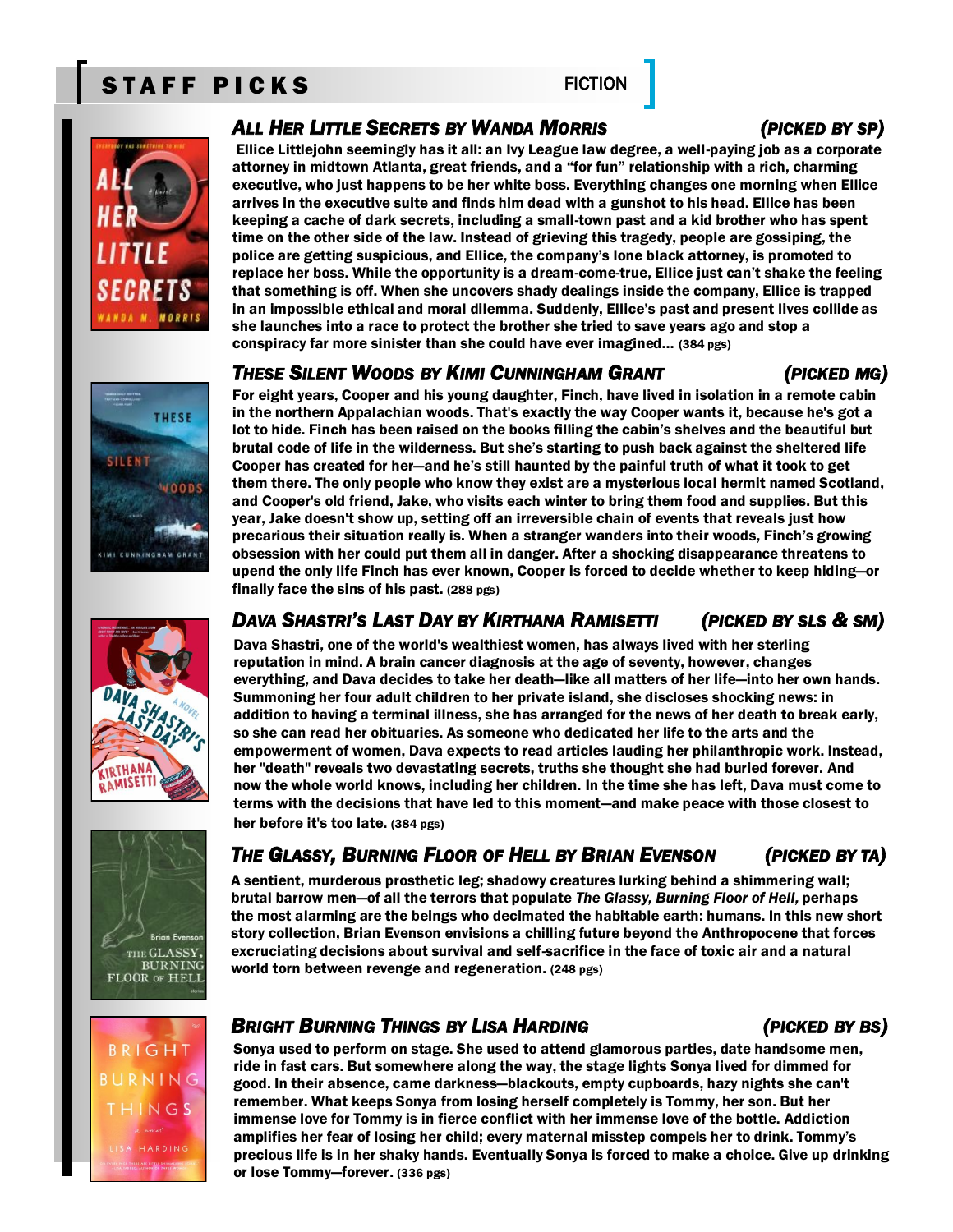# **S T A F F P I C K S**

**J A N U A R Y 2 0 2 2**

# **NON-FICTION**

### *THE POWER OF GEOGRAPHY BY TIM MARSHALL (PICKED BY SLH)*

In this revelatory new book, Marshall explores ten regions that are set to shape global politics in a new age of great-power rivalry: Australia, Iran, Saudi Arabia, the UK, Greece, Turkey, the Sahel, Ethiopia, Spain and Space. Find out why Europe's next refugee crisis is closer than it looks as trouble brews in the Sahel; why the Middle East must look beyond oil and sand to secure its future; why the eastern Mediterranean is one of the most volatile flashpoints of the twenty-first century; and why the Earth's atmosphere is set to become the world's next battleground. (360 pgs)

### *THE LIBRARY BY ANDREW PETTEGREE (PICKED BY SLS)*

Famed across the known world, jealously guarded by private collectors, built up over centuries, destroyed in a single day, ornamented with gold leaf and frescoes, or filled with bean bags and children's drawings—the history of the library is rich, varied, and stuffed full of incident. In *The Library*, historians Andrew Pettegree and Arthur der Weduwen introduce us to the antiquarians and philanthropists who shaped the world's great collections, trace the rise and fall of literary tastes, and reveal the high crimes and misdemeanors committed in pursuit of rare manuscripts. In doing so, they reveal that while collections themselves are fragile, often falling into ruin within a few decades, the idea of the library has been remarkably resilient as each generation makes—and remakes—the institution anew. (528 pgs)

## *THE CHURCHILL SISTERS BY RACHEL TRETHEWEY (PICKED BY MG)*

Bright, attractive and well-connected, in any other family the Churchill girls – Diana, Sarah, Marigold and Mary – would have shone. But they were not in another family, they were Churchills, and neither they nor anyone else could ever forget it. From their father – 'the greatest Englishman' – to their brother, golden boy Randolph, to their eccentric and exciting cousins, the Mitford Girls, they were surrounded by a clan of larger-than-life characters which often saw them overlooked. While Marigold died too young to achieve her potential, the other daughters lived lives full of passion, drama and tragedy. Diana, intense and diffident; Sarah, glamorous and stubborn; Mary, dependable yet determined – each so different but each imbued with a sense of responsibility toward each other and their country. Far from being cosseted debutantes, these women were eyewitnesses at some of the most important events in world history, at Tehran, Yalta and Potsdam. This story is an intimate saga that sheds light on the complex dynamics of family set against the backdrop of a tumultuous century. (320 pgs)

# *GASTRO OBSCURA BY CECILY WONG (PICKED BY SLS & SLH)*

Covering all seven continents, *Gastro Obscura* serves up a loaded plate of incredible ingredients, food adventures, and edible wonders. Ready for a beer made from fog in Chile? Sardinia's "Threads of God" pasta? Egypt's 2000-year-old egg ovens? But far more than a menu of curious minds, delicacies and unexpected dishes*, Gastro Obscura* reveals food's central place in our lives. Culture–picture four million women gathering to make rice pudding. Travel–scale China's sacred Mount Hua to reach a tea house. Festivals–feed wild macaques pyramids of fruit at Thailand's Monkey Buffet Festival. And hidden gems that might be right around the corner, like the vending machine in Texas dispensing full sized pecan pies. (448 pgs)









POWER 0F GEOGRAPH

**Maps That Revea** 

TIM MARSHALL

**OVEREN PATTROLLE**